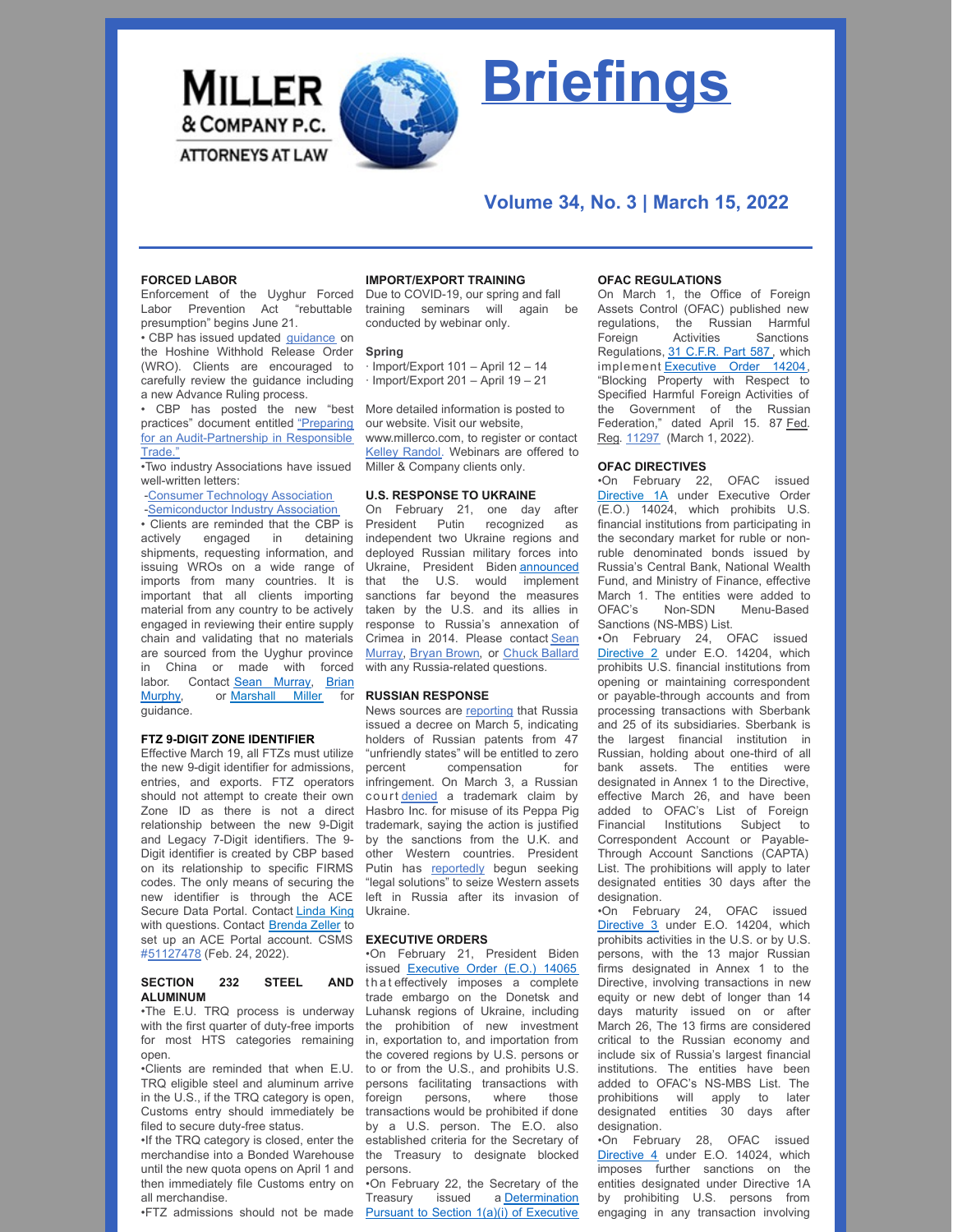because the mandated Privileged Foreign (PF) status requires the 25% or 10% duties to be paid.

**•**We are in the process of establishing Bonded Warehouses for clients.

**•**While TRQ process for Japan steel is scheduled to begin on April 1, no Presidential Proclamation has been issued. No Proclamation or CBP guidelines have been issued yet for FTZs. After April 1, every effort should be made to file regular Customs entries should be made. When the quota is filled, Bonded Warehousing is an option. Direct [questions](mailto:bmurphy@millerco.com) to Brian Murphy.

## **FTZ ITC INVESTIGATION**

As previously reported, the U.S. International Trade Commission (ITC) has issued a **Notice of [Investigation](https://nam10.safelinks.protection.outlook.com/?url=https%3A%2F%2Fwww.usitc.gov%2Fpress_room%2Fnews_release%2F2022%2Fer0126ll1875.htm&data=04%7C01%7CAwalker%40millerco.com%7C534a853551934aa5adf408da0388b57d%7C73a168550ba84f79a774e89e3694b602%7C1%7C0%7C637826182944988565%7CUnknown%7CTWFpbGZsb3d8eyJWIjoiMC4wLjAwMDAiLCJQIjoiV2luMzIiLCJBTiI6Ik1haWwiLCJXVCI6Mn0%3D%7C3000&sdata=whbvURYc26VWe%2FioLxek5Tr7Z27sJh0A8NLd%2FwIT22E%3D&reserved=0)** No. 332-588. ITC staff are contacting FTZs to learn about specific companies and the FTZ program to prepare a Questionnaire that will be sent to all FTZs. Clients that have received calls and discussed FTZ issues with ITC [representatives](mailto:staylor@millerco.com) should contact Scott Taylor.

#### **COVID COMPUTED VALUE**

In [H321226](https://nam10.safelinks.protection.outlook.com/?url=https%3A%2F%2Frulings.cbp.gov%2Fruling%2Fh321226&data=04%7C01%7CAwalker%40millerco.com%7Cdabf5ca1e3b04cc24e3c08da06a46af3%7C73a168550ba84f79a774e89e3694b602%7C1%7C0%7C637829600495787595%7CUnknown%7CTWFpbGZsb3d8eyJWIjoiMC4wLjAwMDAiLCJQIjoiV2luMzIiLCJBTiI6Ik1haWwiLCJXVCI6Mn0%3D%7C3000&sdata=GB5bKLTVIV3vhJEWD7WCn3hNHnFrdPJt%2FrYidghF15E%3D&reserved=0) (January 7, 2022) Customs concluded that the costs of a Mexican government Covid-related shutdown could not be included in computed value calculations because production of imported merchandise did not occur. Instead, the costs were treated as an extraordinary expense, consistent with Mexican GAAP, and therefore not part of computed value. Contact Brian Murphy with [questions.](mailto:bmurphy@millerco.com)

#### **BUY AMERICAN**

On March 7, the Defense Department, General Services Administration (GSA), and National Aeronautics and Space Administration (NASA) published a Final Rule amending the domestic content requirements for federal purchases under the Federal Acquisition Regulations (FAR). Beginning Oct. 25, federal purchases must contain at least 60% domestic content, with phased increases to 75% domestic content by 2029. 87 Fed. Reg. [12780](https://nam10.safelinks.protection.outlook.com/?url=https%3A%2F%2Fwww.govinfo.gov%2Fcontent%2Fpkg%2FFR-2022-03-07%2Fpdf%2F2022-04173.pdf&data=04%7C01%7CAwalker%40millerco.com%7C56002a23a3ba4a9fe81b08da01ff092b%7C73a168550ba84f79a774e89e3694b602%7C1%7C0%7C637824492127053322%7CUnknown%7CTWFpbGZsb3d8eyJWIjoiMC4wLjAwMDAiLCJQIjoiV2luMzIiLCJBTiI6Ik1haWwiLCJXVCI6Mn0%3D%7C3000&sdata=H4M1vbpCUz1pu%2BviUCMRLFKB4SP2BytNTHpuECvuDZk%3D&reserved=0) (March 7, 2022). Contact Sean [Murray](mailto:smurray@millerco.com) with questions.

#### **INDO-PACIFIC TRADE**

On March 10, the U.S. Trade Representative (USTR) requested public comment on the development of the Indo-Pacific Economic Framework (IPEF). The IPEF would create commitments between Pacific trading partners on labor issues, the digital economy, trade facilitation, and the environment, but would not involve commitments to reduce tariffs. Comments are due by April 11. 87 Fed. Reg. [13789](https://nam10.safelinks.protection.outlook.com/?url=https%3A%2F%2Fwww.govinfo.gov%2Fcontent%2Fpkg%2FFR-2022-03-10%2Fpdf%2F2022-05044.pdf&data=04%7C01%7CAwalker%40millerco.com%7Cfefbb84a4faa4b6ae17808da036e691a%7C73a168550ba84f79a774e89e3694b602%7C1%7C0%7C637826070001770255%7CUnknown%7CTWFpbGZsb3d8eyJWIjoiMC4wLjAwMDAiLCJQIjoiV2luMzIiLCJBTiI6Ik1haWwiLCJXVCI6Mn0%3D%7C3000&sdata=Eav9Os3Z4G857qwPNDFjixXecCMWgGRag2uTlLNeoSw%3D&reserved=0) (March 10, 2022).

## **CHINA WTO COMPLIANCE**

On February 22, USTR [released](https://nam10.safelinks.protection.outlook.com/?url=https%3A%2F%2Fustr.gov%2Fsites%2Fdefault%2Ffiles%2Fenforcement%2FWTO%2F2021%2520USTR%2520Report%2520to%2520Congress%2520on%2520China%27s%2520WTO%2520Compliance.pdf&data=04%7C01%7CAwalker%40millerco.com%7C56002a23a3ba4a9fe81b08da01ff092b%7C73a168550ba84f79a774e89e3694b602%7C1%7C0%7C637824492127053322%7CUnknown%7CTWFpbGZsb3d8eyJWIjoiMC4wLjAwMDAiLCJQIjoiV2luMzIiLCJBTiI6Ik1haWwiLCJXVCI6Mn0%3D%7C3000&sdata=wGMJxG74PzZ%2BdY6%2B5XS%2B8qQzh4DfKq3PCubInUXJw6I%3D&reserved=0) its Annual Report to Congress on China's compliance with WTO commitments. The Report details the effectiveness of U.S. measures to compel China to comply with its WTO commitments and the possibility to take actions outside the WTO to address problems.

Order 14024 that Section 1(a)(i) applies to the Financial Services Sector of the Russian [Federation](https://home.treasury.gov/system/files/126/14024.pdf) economy. Executive Order 14204, "Blocking Property with Respect to Specified Harmful Foreign Activities of the Government of the Russian Federation," was issued April 15, 2021. This Determination forms the legal basis for many of the measures imposed against Russia since its invasion of Ukraine.

•On March 8, President Biden issued **[Executive](https://home.treasury.gov/system/files/126/eo_prohibitions_imports_investments.pdf) Order 14066** prohibiting the importation of Russian origin crude oil, petroleum, natural gas, coal, and related products; new investment in Russia's energy sector by U.S. persons; and the approval, financing, facilitation, or guarantee by a U.S. person of a transaction by a foreign person, where the transaction would be prohibited if done by a U.S. person or within the U.S. •On March 11, President Biden issued an (unnumbered) [Executive](https://nam10.safelinks.protection.outlook.com/?url=https%3A%2F%2Fhome.treasury.gov%2Fsystem%2Ffiles%2F126%2Frussia_eo_20220311.pdf&data=04%7C01%7Cmcox%40millerco.com%7C1dae0d2c0f2a4448021f08da042cffa8%7C73a168550ba84f79a774e89e3694b602%7C1%7C0%7C637826888549130568%7CUnknown%7CTWFpbGZsb3d8eyJWIjoiMC4wLjAwMDAiLCJQIjoiV2luMzIiLCJBTiI6Ik1haWwiLCJXVCI6Mn0%3D%7C3000&sdata=w4XHkwUsksJe1nnrtc9HnsKnmXgVikVPZCC%2FESmk05E%3D&reserved=0) Order prohibiting the importation into the United States of certain iconic goods of Russian origin; the exportation or supply by U.S. persons or from the United States to Russia of certain luxury goods and dollar-denominated bank notes; certain new investment in Russia; and the approval, financing, facilitation, or guarantee by a U.S. person of a transaction by a foreign person, where the transaction would be prohibited if done by a U.S. person or within the U.S.

#### **OFAC GENERAL LICENSES**

•On February 21, the Office of Foreign Assets Control (OFAC) issued a series of Ukraine General Licenses authorizing limited activity otherwise prohibited by [Executive](https://home.treasury.gov/system/files/126/14065.pdf) Order 14065. See [Ukraine/Russia-related](https://home.treasury.gov/policy-issues/financial-sanctions/sanctions-programs-and-country-information/ukraine-russia-related-sanctions) Sanctions General Licenses 17 through 22.

•Between February 22 and March 8, OFAC issued a series of Russia-Related General Licenses authorizing limited activity otherwise prohibited by [Executive](https://home.treasury.gov/system/files/126/14024.pdf) Order 14024. See, Russian Harmful Foreign Activities [Sanctions,](https://home.treasury.gov/policy-issues/financial-sanctions/sanctions-programs-and-country-information/russian-harmful-foreign-activities-sanctions) General Licenses 2, 3, 5, 6, 7, 8A, 11, and 12.

•On February 23, OFAC issued [General](https://home.treasury.gov/system/files/126/peesa_gl4.pdf) License No. 4 authorizing through March 1, 2022, transactions ordinarily incident and necessary to wind down transactions involving Nord Stream 2 AG that are otherwise prohibited by **[Executive](https://home.treasury.gov/system/files/126/14039.pdf) Order 14309**, "Blocking Property With Respect to Certain Russian Energy Export Pipelines," dated August 20, 2021.

•On March 2, OFAC issued General Licenses [No.](https://home.treasury.gov/system/files/126/russia_gl14.pdf) 13 and No. 14 authorizing limited administrative transactions through Jun. 23, and clearing and settlement transactions (no end date), otherwise prohibited by **[Directive](https://home.treasury.gov/system/files/126/eo14024_directive_4_02282022.pdf) 4** under Executive Order 14024.

•On March 2, OFAC issued Genera l Licenses [No.](https://home.treasury.gov/system/files/126/russia_gl9a.pdf) 9A and No. [10A](https://home.treasury.gov/system/files/126/russia_gl9a.pdf) authorizing through May 24, 2022, activities ordinarily incident and necessary to wind down certain derivative contracts and certain dealings in debt and equity with five Russian financial institutions, including VTB Bank, Sberbank, and Otkritie Bank, that are otherwise prohibited by the Russian Harmful Foreign Activities Sanctions Regulations, 31 [C.F.R.](https://www.ecfr.gov/current/title-31/subtitle-B/chapter-V/part-587) Part 587.

•On March 3, OFAC issued General License No. 15 authorizing [transactions](https://home.treasury.gov/system/files/126/russia_gl15.pdf) the three entities, including asset transfers to, and foreign exchange transactions for or on behalf of, such entities.

#### **OFAC DESIGNATIONS**

•On February 22, OFAC [designated](https://home.treasury.gov/news/press-releases/jy0602) as Specially Designated Nationals ("SDNs"), pursuant to E.O. [14024](https://home.treasury.gov/system/files/126/14024.pdf), Vnesheconombank (VEB) and Promsvyazbank Public Joint Stock Company ("PSB"), along with 42 of their subsidiaries, 5 vessels under PSB ownership, and three members of President Putin's inner circle.

•On February 23, OFAC [designated](https://home.treasury.gov/policy-issues/financial-sanctions/recent-actions/20220223_33) as SDNs Nord Stream 2 AG and one individual pursuant to [Executive](https://home.treasury.gov/system/files/126/14039.pdf) Order 14039, "Blocking Property with Respect to Certain Russian Energy Export Pipelines." (Aug. 20, 2021).

•On February 24, OFAC [designated](https://home.treasury.gov/news/press-releases/jy0608) as SDNs, pursuant to **E.O. [14024](https://home.treasury.gov/system/files/126/14024.pdf)**, VTB Bank, Russia's second largest financial institution, three other major financial institutions, Otkritie Bank, Novikombank, and Sovcombank, including 34 subsidiaries, several members of President Putin's inner circle and their family members, and certain highranking financial sector of executives and some related business interests.

•On February 25, OFAC [designated](https://home.treasury.gov/news/press-releases/jy0610) as SDNs, pursuant to **E.O. [14204](https://home.treasury.gov/system/files/126/14024.pdf)**, Vladimir Putin, President of the Russian Federation, Sergei Lavrov, Minister of Foreign Affairs of the Russian Federation, and 11 members of the Russian Security Council.

•On February 28, OFAC [designated](https://home.treasury.gov/news/press-releases/jy0612) as SDNs, pursuant to **E.O. [14204](https://home.treasury.gov/system/files/126/14024.pdf)**, the Russian Direct Investment Fund (RDIF), two related companies, and the CEO of RDIF, Kirill Dmitriev.

•On March 3, OFAC [designated](https://home.treasury.gov/news/press-releases/jy0628) as SDNs, pursuant to E.O. [14204](https://home.treasury.gov/system/files/126/14024.pdf), a range of individuals from President Putin's inner circle and related property including Alisher Usmanov, his superyacht, and Airbus A340-300, and several Russian-Intelligence-Directed Disinformation Outlets.

•On March 11, OFAC [designated](https://nam10.safelinks.protection.outlook.com/?url=https%3A%2F%2Fhome.treasury.gov%2Fnews%2Fpress-releases%2Fjy0650&data=04%7C01%7Cmcox%40millerco.com%7C1dae0d2c0f2a4448021f08da042cffa8%7C73a168550ba84f79a774e89e3694b602%7C1%7C0%7C637826888549130568%7CUnknown%7CTWFpbGZsb3d8eyJWIjoiMC4wLjAwMDAiLCJQIjoiV2luMzIiLCJBTiI6Ik1haWwiLCJXVCI6Mn0%3D%7C3000&sdata=qEWY5SIGWcsV5ep7HUfhLF7qtIMbnRwSMVOjl91WuMA%3D&reserved=0) as SDNs, pursuant to E.O. [14024](https://home.treasury.gov/system/files/126/russia_gl8a_1.pdf), certain Russian oligarchs, Kremlin elites, members of their families, and certain luxury assets; the management board of VTB Bank; and 12 members of the Russian State Duma.

#### **STATE DEPT. DESIGNATIONS**

On March 3, the Department of State [designated](https://www.state.gov/targeting-russian-elites-and-defense-enterprises-of-russian-federation/) as Specially Designated Nationals, pursuant to E.O. [14024](https://home.treasury.gov/system/files/126/14024.pdf), several Russian elites, including Boris and Arkady Rotenberg, and some of their family members, companies, and personal property; 22 Russian defenserelated entities; and one technology company. The parties were added to OFAC's List of Specially Designated Nationals and Blocked Persons.

#### **RUSSIA TRADE STATUS**

On March 11, USTR Katherine Tai [announced](https://nam10.safelinks.protection.outlook.com/?url=https%3A%2F%2Fustr.gov%2Fabout-us%2Fpolicy-offices%2Fpress-office%2Fpress-releases%2F2022%2Fmarch%2Fstatement-ambassador-katherine-tai-announcement-additional-economic-actions-against-russia&data=04%7C01%7Cmcox%40millerco.com%7C1dae0d2c0f2a4448021f08da042cffa8%7C73a168550ba84f79a774e89e3694b602%7C1%7C0%7C637826888549130568%7CUnknown%7CTWFpbGZsb3d8eyJWIjoiMC4wLjAwMDAiLCJQIjoiV2luMzIiLCJBTiI6Ik1haWwiLCJXVCI6Mn0%3D%7C3000&sdata=%2BIx8qem9eSt3%2FT4H4cpSoRTublR4%2BVGM0%2FE2ahZ5v%2FY%3D&reserved=0) that the United States will revoke Russia's Most Favored Nation (MFN)(or Normal Permanent Trade Relations (NPTR)) status, which will significantly increase U.S. Customs duties. The Administration will work with Congress to revoke Russia's MFN status. The same day the G7 nations announced they would revoke MFN status from Russia at the WTO invoking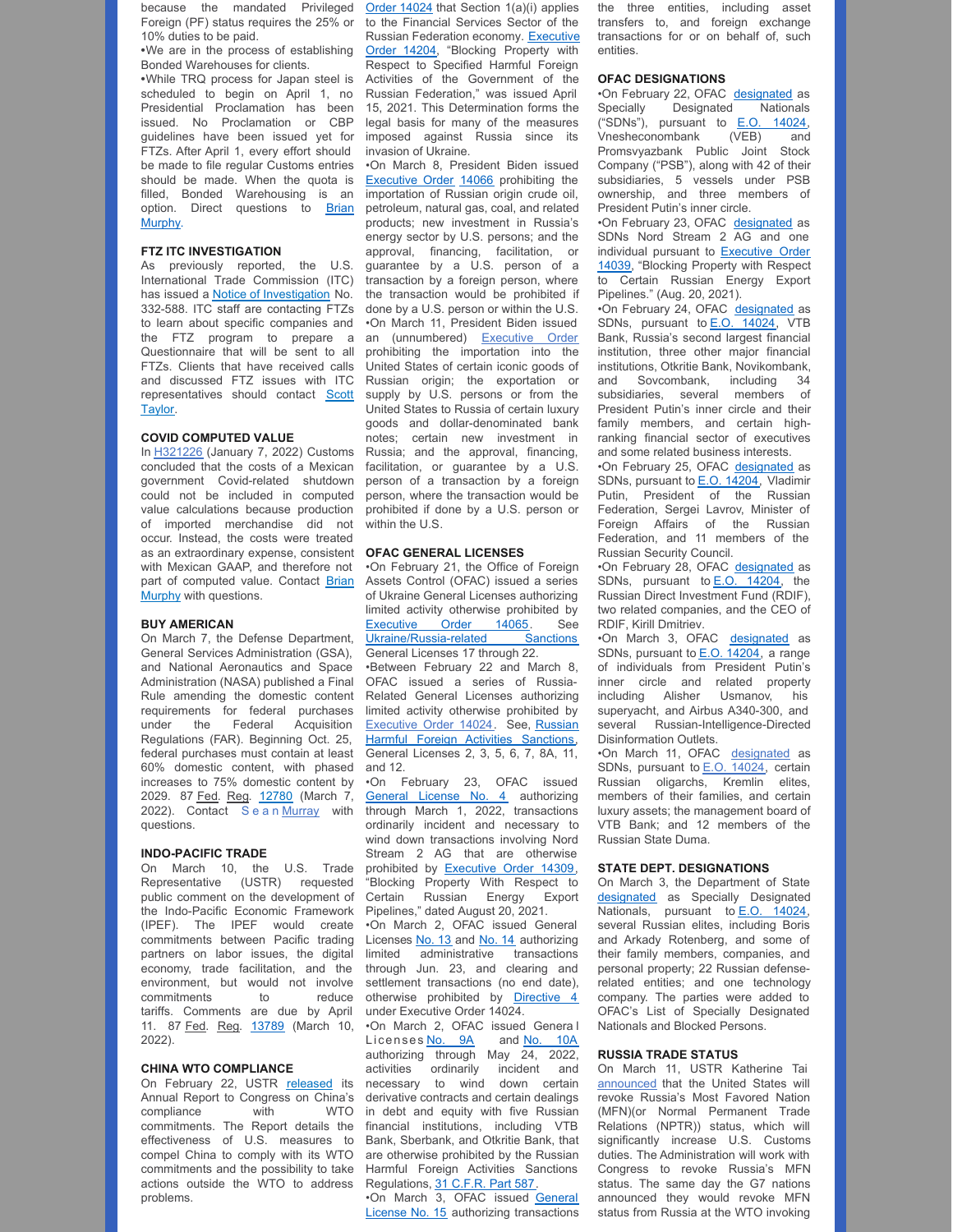#### **CHINA SECTION 301**

On February 22, USTR announced a technical amendment to the list of products subject to the China Section 301 duties to correct a mistake made when implementing the 2022 Harmonized Tariff Schedule (HTS). 87 Fed. Reg. [9785](https://nam10.safelinks.protection.outlook.com/?url=https%3A%2F%2Fwww.govinfo.gov%2Fcontent%2Fpkg%2FFR-2022-02-22%2Fpdf%2F2022-03701.pdf&data=04%7C01%7CAwalker%40millerco.com%7C56002a23a3ba4a9fe81b08da01ff092b%7C73a168550ba84f79a774e89e3694b602%7C1%7C0%7C637824492127053322%7CUnknown%7CTWFpbGZsb3d8eyJWIjoiMC4wLjAwMDAiLCJQIjoiV2luMzIiLCJBTiI6Ik1haWwiLCJXVCI6Mn0%3D%7C3000&sdata=Nu81cGXgf%2FiDOSjtK9N9yCyAXzo4CghMScPA8n4XgVo%3D&reserved=0) (Feb. 22, 2022).

## **CHINA SANCTIONS**

On February 15, OFAC issued a new set of [regulations](https://home.treasury.gov/policy-issues/financial-sanctions/recent-actions/20220215) on China. The regulations relate to the prohibition on U.S. persons investing in Chinese military companies. OFAC also updated a General License related to legal services in its Weapons of Mass Destruction Proliferators Sanction Regulations. 87 Fed. Reg. [8733](https://nam10.safelinks.protection.outlook.com/?url=https%3A%2F%2Fwww.govinfo.gov%2Fcontent%2Fpkg%2FFR-2022-02-16%2Fpdf%2F2022-03361.pdf%3Futm_source%3Dfederalregister.gov%26utm_medium%3Demail%26utm_campaign%3Dsubscription%2Bmailing%2Blist&data=04%7C01%7Cmcox%40millerco.com%7C6e1ae33a9d0f462041a908d9f17099e9%7C73a168550ba84f79a774e89e3694b602%7C1%7C0%7C637806288207600999%7CUnknown%7CTWFpbGZsb3d8eyJWIjoiMC4wLjAwMDAiLCJQIjoiV2luMzIiLCJBTiI6Ik1haWwiLCJXVCI6Mn0%3D%7C3000&sdata=aQflwmoDT2P9GXMgIWH6vaIX4FLXivzdnRqFHigG11Y%3D&reserved=0) and [8735](https://nam10.safelinks.protection.outlook.com/?url=https%3A%2F%2Fwww.govinfo.gov%2Fcontent%2Fpkg%2FFR-2022-02-16%2Fpdf%2F2022-03378.pdf%3Futm_source%3Dfederalregister.gov%26utm_medium%3Demail%26utm_campaign%3Dsubscription%2Bmailing%2Blist&data=04%7C01%7Cmcox%40millerco.com%7C6e1ae33a9d0f462041a908d9f17099e9%7C73a168550ba84f79a774e89e3694b602%7C1%7C0%7C637806288207600999%7CUnknown%7CTWFpbGZsb3d8eyJWIjoiMC4wLjAwMDAiLCJQIjoiV2luMzIiLCJBTiI6Ik1haWwiLCJXVCI6Mn0%3D%7C3000&sdata=edj5xbc6SF8qP99OweGvWsFq%2FWKZ%2Fk3Tnayt86BqFCg%3D&reserved=0) (Feb. 16, 2022).

## **COOKIE ASSORTMENTS**

On February 16, CBP [proposed](https://nam10.safelinks.protection.outlook.com/?url=https%3A%2F%2Fwww.cbp.gov%2Fsites%2Fdefault%2Ffiles%2Fassets%2Fdocuments%2F2022-Feb%2FVol_56_No_6_complete.pdf&data=04%7C01%7CAwalker%40millerco.com%7C56002a23a3ba4a9fe81b08da01ff092b%7C73a168550ba84f79a774e89e3694b602%7C1%7C0%7C637824492127053322%7CUnknown%7CTWFpbGZsb3d8eyJWIjoiMC4wLjAwMDAiLCJQIjoiV2luMzIiLCJBTiI6Ik1haWwiLCJXVCI6Mn0%3D%7C3000&sdata=oTkUoH3rIpwRwgg36H3OEN5DcKaQwQ8OnPy74jM397M%3D&reserved=0) the revocation of a classification ruling on the classification of cookie assortments. CBP proposes to classify various biscuits and wafers, packaged, and sold together, under different HTSUS subheadings because the assorted cookies are not a set put up for retail sale. Contact Brian [Murphy](mailto:bmurphy@millerco.com) with questions.

## **CRYPTOCURRENCY E.O.**

On March 9, President Biden issued a n [Executive](https://www.whitehouse.gov/briefing-room/presidential-actions/2022/03/09/executive-order-on-ensuring-responsible-development-of-digital-assets/) Order outlining a whole-ofgovernment approach to addressing the risks and harnessing the potential benefits of digital assets and their underlying technology. The E.O. lays out a national policy for digital assets across six key priorities: consumer and investor protection, financial stability, illicit finance, U.S. leadership in the global financial system, economic competitiveness; financial inclusion, and responsible innovation.

#### **TRADEMARK COUNTERFEITING**

On February 17, USTR [released](https://nam10.safelinks.protection.outlook.com/?url=https%3A%2F%2Fustr.gov%2Fsites%2Fdefault%2Ffiles%2FIssueAreas%2FIP%2F2021%2520Notorious%2520Markets%2520List.pdf&data=04%7C01%7CAwalker%40millerco.com%7C56002a23a3ba4a9fe81b08da01ff092b%7C73a168550ba84f79a774e89e3694b602%7C1%7C0%7C637824492127053322%7CUnknown%7CTWFpbGZsb3d8eyJWIjoiMC4wLjAwMDAiLCJQIjoiV2luMzIiLCJBTiI6Ik1haWwiLCJXVCI6Mn0%3D%7C3000&sdata=wU0DqEp%2Fy4QR3%2B6xYxBiIbPVosPpYzcfjuaNYbv%2FJXo%3D&reserved=0) the 2021 Notorious Markets List. The List identifies WeChat and AliExpress online markets, which facilitate substantial trademark counterfeiting

#### **EU SUPPLY CHAINS**

On February 23, the European Commission [published](https://nam10.safelinks.protection.outlook.com/?url=https%3A%2F%2Fec.europa.eu%2Finfo%2Fsites%2Fdefault%2Ffiles%2F1_1_183885_prop_dir_susta_en.pdf&data=04%7C01%7CAwalker%40millerco.com%7C56002a23a3ba4a9fe81b08da01ff092b%7C73a168550ba84f79a774e89e3694b602%7C1%7C0%7C637824492127053322%7CUnknown%7CTWFpbGZsb3d8eyJWIjoiMC4wLjAwMDAiLCJQIjoiV2luMzIiLCJBTiI6Ik1haWwiLCJXVCI6Mn0%3D%7C3000&sdata=q0qI8fVoaGrCbjlsYGkcGAUz25IqDld58gpiVSgJr78%3D&reserved=0) a directive intended to be the foundation for European Union (EU) legislation requiring large companies to implement due diligence on the environmental and social costs of their supply chains. The legislation would require companies in the EU to identify actual or potential adverse human rights and environmental impacts and make efforts to minimize them.

#### **FIRST SALE**

In [H303474](https://nam10.safelinks.protection.outlook.com/?url=https%3A%2F%2Finternationaltradetoday.com%2Fsource%2F828270&data=04%7C01%7CAwalker%40millerco.com%7Cdabf5ca1e3b04cc24e3c08da06a46af3%7C73a168550ba84f79a774e89e3694b602%7C1%7C0%7C637829600495787595%7CUnknown%7CTWFpbGZsb3d8eyJWIjoiMC4wLjAwMDAiLCJQIjoiV2luMzIiLCJBTiI6Ik1haWwiLCJXVCI6Mn0%3D%7C3000&sdata=lGe3A5vZ97BJHkCKULxoT%2BT%2BGn5%2F312mtFMi5tDSBtI%3D&reserved=0) (January 4, 2022), Customs held that in transactions between an Italian men's clothing factory, its parent company, and a US importer of men's suits, the sales transactions do not qualify for first sale treatment, because the importers were not able to establish that the prices between the related parties were at arm's length. The only sale that qualified as an arm's length transaction under transaction value was the sale from the US importer to its US customer. Contact Sean [Murray](mailto:smurray@millerco.com) with questions.

involving certain blocked entities owned by Alisher Usmanov that are otherwise prohibited by the Russian Harmful<br>Foreign Activities Sanctions Foreign Activities Sanctions Regulations, 31 [C.F.R.](https://www.ecfr.gov/current/title-31/subtitle-B/chapter-V/part-587) Part 587.

•On March 8, OFAC issued General License No. 16 authorizing [transactions](https://home.treasury.gov/system/files/126/russia_gl16.pdf) related to certain imports of energy products that are otherwise prohibited by [Executive](https://home.treasury.gov/system/files/126/eo_prohibitions_imports_investments.pdf) Order 14066

•On March 11, OFAC issue d General License No. 23 [authorizing](https://nam10.safelinks.protection.outlook.com/?url=https%3A%2F%2Fhome.treasury.gov%2Fsystem%2Ffiles%2F126%2Fukraine_gl23.pdf&data=04%7C01%7Ckrandol%40millerco.com%7C9e59022bc1f0423e23a808da05fcf700%7C73a168550ba84f79a774e89e3694b602%7C1%7C0%7C637828881278056962%7CUnknown%7CTWFpbGZsb3d8eyJWIjoiMC4wLjAwMDAiLCJQIjoiV2luMzIiLCJBTiI6Ik1haWwiLCJXVCI6Mn0%3D%7C3000&sdata=drmSRcgg%2BF5eY%2FYJW4lWGHc53I1ydWQeF%2FYrk0xXApY%3D&reserved=0) certain transactions that are ordinarily incident and necessary to activities in support of non-governmental organizations that are otherwise prohibited by Executive Order 14065. Activities include [humanitarian](https://nam10.safelinks.protection.outlook.com/?url=https%3A%2F%2Fhome.treasury.gov%2Fsystem%2Ffiles%2F126%2F14065.pdf&data=04%7C01%7Ckrandol%40millerco.com%7C9e59022bc1f0423e23a808da05fcf700%7C73a168550ba84f79a774e89e3694b602%7C1%7C0%7C637828881278056962%7CUnknown%7CTWFpbGZsb3d8eyJWIjoiMC4wLjAwMDAiLCJQIjoiV2luMzIiLCJBTiI6Ik1haWwiLCJXVCI6Mn0%3D%7C3000&sdata=6EOLJ9u9iAIzvjArUmUIjia41LZNmubLMQeGWqnHYf0%3D&reserved=0) projects (e.g., medicine, health services, nutrition), democracy building, education, etc.

•On March 11, OFAC issued General Licenses [No.](https://nam10.safelinks.protection.outlook.com/?url=https%3A%2F%2Fhome.treasury.gov%2Fsystem%2Ffiles%2F126%2Frussia_gl18.pdf&data=04%7C01%7Ckrandol%40millerco.com%7C9e59022bc1f0423e23a808da05fcf700%7C73a168550ba84f79a774e89e3694b602%7C1%7C0%7C637828881278056962%7CUnknown%7CTWFpbGZsb3d8eyJWIjoiMC4wLjAwMDAiLCJQIjoiV2luMzIiLCJBTiI6Ik1haWwiLCJXVCI6Mn0%3D%7C3000&sdata=KazmBt9fF72frirPFLnNGFeVuPrPhpjDoie1ybtYIsU%3D&reserved=0) 17, No. 18, and [No.19](https://nam10.safelinks.protection.outlook.com/?url=https%3A%2F%2Fhome.treasury.gov%2Fsystem%2Ffiles%2F126%2Frussia_gl19.pdf&data=04%7C01%7Ckrandol%40millerco.com%7C9e59022bc1f0423e23a808da05fcf700%7C73a168550ba84f79a774e89e3694b602%7C1%7C0%7C637828881278056962%7CUnknown%7CTWFpbGZsb3d8eyJWIjoiMC4wLjAwMDAiLCJQIjoiV2luMzIiLCJBTiI6Ik1haWwiLCJXVCI6Mn0%3D%7C3000&sdata=m4DGDqgCuolxA8j7bMtgCqTq9xdhozPqbUbbl4u6lco%3D&reserved=0), authorizing certain transactions otherwise prohibited by (unnumbered) [Executive](https://nam10.safelinks.protection.outlook.com/?url=https%3A%2F%2Fhome.treasury.gov%2Fsystem%2Ffiles%2F126%2Frussia_eo_20220311.pdf&data=04%7C01%7Ckrandol%40millerco.com%7C9e59022bc1f0423e23a808da05fcf700%7C73a168550ba84f79a774e89e3694b602%7C1%7C0%7C637828881278056962%7CUnknown%7CTWFpbGZsb3d8eyJWIjoiMC4wLjAwMDAiLCJQIjoiV2luMzIiLCJBTiI6Ik1haWwiLCJXVCI6Mn0%3D%7C3000&sdata=3eQTR9e6abxM%2BvNb%2BkEX3scfNZ9pMG1X1m1jIZ%2BeRXM%3D&reserved=0) Order, "Prohibiting Certain Imports, Exports, and New Investment with Respect to Continued Russian Federation Aggression," dated March 11, ("E.O.") and 31 C.F.R. Part 587: [transactions](https://nam10.safelinks.protection.outlook.com/?url=https%3A%2F%2Fwww.ecfr.gov%2Fcurrent%2Ftitle-31%2Fsubtitle-B%2Fchapter-V%2Fpart-587&data=04%7C01%7Ckrandol%40millerco.com%7C9e59022bc1f0423e23a808da05fcf700%7C73a168550ba84f79a774e89e3694b602%7C1%7C0%7C637828881278056962%7CUnknown%7CTWFpbGZsb3d8eyJWIjoiMC4wLjAwMDAiLCJQIjoiV2luMzIiLCJBTiI6Ik1haWwiLCJXVCI6Mn0%3D%7C3000&sdata=b6r0EfSdhttWjqdGNRans4jZ3QIICUT8kdYLFcgEUks%3D&reserved=0) ordinarily and incident to agreements entered prior to March 11, that are otherwise prohibited by section 1(a)(i) of the E.O.; certain personal, non-commercial remittances of U.S. dollar-denominated bank notes that are otherwise prohibited by Section 1(a)(iv); and transactions that are ordinarily incident and necessary to the personal maintenance (e.g., housing expenses) of U.S. persons located in Russia that are otherwise prohibited by Section 1(a)(iv).

#### **OFAC FAQS**

Between February 22 and March 11, OFAC [issued](https://nam10.safelinks.protection.outlook.com/?url=https%3A%2F%2Fhome.treasury.gov%2Fpolicy-issues%2Ffinancial-sanctions%2Ffaqs%2Ftopic%2F6626&data=04%7C01%7CAwalker%40millerco.com%7C2c149f61963b4240288f08da05c947dd%7C73a168550ba84f79a774e89e3694b602%7C1%7C0%7C637828659312227399%7CUnknown%7CTWFpbGZsb3d8eyJWIjoiMC4wLjAwMDAiLCJQIjoiV2luMzIiLCJBTiI6Ik1haWwiLCJXVCI6Mn0%3D%7C3000&sdata=tgvCvTr7xgjgD1BcZTBi1ZAhGOCIR7YmfOz88iuPVzA%3D&reserved=0) FAQs numbered 964 through 1028 addressing Russian Harmful Foreign Activities Sanctions and Ukraine-/Russia-Related Sanctions.

#### **BIS EXPORT CONTROLS**

•On February 24, the Bureau of Industry and Security (BIS) issued a final rule amending the Export Administration Regulations (EAR) that added: new license requirements for exports to Russia on all items subject to the EAR that are classified under any Export Control Classification Number (ECCN) in Categories 3 through 9 of the Commerce Control List (CCL); license requirements for exports to the Donetsk and Luhansk regions of Ukraine on all items subject the EAR (with certain exceptions for food, medicine, and software enabling communication over the Internet); corresponding licensing policies of denial with very limited exceptions; two new foreign direct product rules specific to Russia and Russian "military end users"; limitations on the use of EAR license exceptions; 49 entities to the Entity List; and other measures. 87 Fed. Reg. [12226](https://www.govinfo.gov/content/pkg/FR-2022-03-03/pdf/2022-04300.pdf) (March 3, 2022).

•On March 3, BIS issued a [final](https://www.federalregister.gov/documents/2022/03/09/2022-04925/further-imposition-of-sanctions-against-russia-with-the-addition-of-certain-entities-to-the-entity) rule that added 91 entities to the Entity List and a [final](https://www.federalregister.gov/documents/2022/03/08/2022-04912/expansion-of-sanctions-against-the-russian-industry-sector-under-the-export-administration) rule expanding existing sanctions targeting the oil refinery sector in Russia in section 746.5 of the EAR.

•On March 11, BIS issued a [final](https://nam10.safelinks.protection.outlook.com/?url=https%3A%2F%2Fpublic-inspection.federalregister.gov%2F2022-05604.pdf&data=04%7C01%7CAwalker%40millerco.com%7C0baae138cb0d43a11fb308da0449ec8a%7C73a168550ba84f79a774e89e3694b602%7C1%7C0%7C637827012806765609%7CUnknown%7CTWFpbGZsb3d8eyJWIjoiMC4wLjAwMDAiLCJQIjoiV2luMzIiLCJBTiI6Ik1haWwiLCJXVCI6Mn0%3D%7C3000&sdata=Yfr6scYD32zYKnmlvLdlISlddL32semP9yXwHv0yfcQ%3D&reserved=0) rule that adds a new section 746.10 to the EAR that restricts the export of luxury goods to Russia, Belarus, and worldwide to certain Russian and Article XXI.

#### **FINCEN ALERT**

On March 7, the Financial Crimes Enforcement Network (FinCEN) issued an alert advising financial institutions to be vigilant against efforts to evade the U.S. imposed restrictions implemented in connection with Russia's invasion of Ukraine. The alert includes examples of suspicious activity and summarizes<br>financial institutions' reporting institutions' reporting obligations under the Bank Secrecy Act. [FIN-2022-Alert001](https://www.fincen.gov/sites/default/files/2022-03/FinCEN Alert Russian Sanctions Evasion FINAL 508.pdf).

#### **DOJ ANNOUNCEMENT**

On March 3, the Department of Justice ("DOJ") [announced](https://www.justice.gov/opa/pr/attorney-general-merrick-b-garland-announces-launch-task-force-kleptocapture) the creation of the interagency Task Force KleptoCapture, which is dedicated to enforcing the sanctions, export controls, and economic countermeasures the U.S. has imposed in response to Russia's military invasion of Ukraine. It was [announced](https://www.justice.gov/opa/speech/attorney-general-merrick-b-garland-delivers-remarks-aba-institute-white-collar-crime) the same day that the taskforce will be led by veteran SDNY prosecutor Andrew Adams.

#### **ENTRIES - FTZ ADMISSIONS**

**•**ENERGY PRODUCTS: On March 9, U.S. Customs and Border Protection ("CBP") issued a message explaining requirements for entries or admissions to Foreign-Trade Zones (FTZs) of oil and other energy products of Russian origin that are subject to OFAC [General](https://home.treasury.gov/policy-issues/financial-sanctions/recent-actions/20211210_33) License 16. Filers must provide documentation evidencing that the effective date of the underlying contract or order was prior to March 8. The information is required prior to unlading, but CBP encourages submissions as early as possible. FTZ admissions of such products are not authorized using Direct Delivery and will be authorized only under standard admission procedures. CSMS [#51260049](https://content.govdelivery.com/bulletins/gd/USDHSCBP-30e2a91?wgt_ref=USDHSCBP_WIDGET_2) (March 9, 2022).

•SEAFOOD AND DIAMONDS: On March 12, CBP issued a message explaining requirements for entries or admissions to FTZs of fish, seafood, and preparations thereof, alcoholic beverages, and non-industrial diamonds of Russian origin that are subject to [General](https://nam10.safelinks.protection.outlook.com/?url=https%3A%2F%2Fhome.treasury.gov%2Fsystem%2Ffiles%2F126%2Frussia_gl17.pdf&data=04%7C01%7CAwalker%40millerco.com%7Cf541ae78deda4d28e1f508da0602c855%7C73a168550ba84f79a774e89e3694b602%7C1%7C0%7C637828906260620516%7CUnknown%7CTWFpbGZsb3d8eyJWIjoiMC4wLjAwMDAiLCJQIjoiV2luMzIiLCJBTiI6Ik1haWwiLCJXVCI6Mn0%3D%7C3000&sdata=Ss7KmJYGeUyikKdY398cNJ37ZPazzV9kC3CAEg5mpKk%3D&reserved=0) License 17. Filers must provide documentation evidencing the effective date of the underlying contract or order was prior to March 11. The information is required prior to unlading, but CBP encourages submissions as early as possible. FTZ admissions of such products are not authorized using direct delivery and will be authorized only under standard admission procedures. CSMS [#51289159](https://nam10.safelinks.protection.outlook.com/?url=https%3A%2F%2Fcontent.govdelivery.com%2Fbulletins%2Fgd%2FUSDHSCBP-30e9c47%3Fwgt_ref%3DUSDHSCBP_WIDGET_2&data=04%7C01%7CAwalker%40millerco.com%7Cf541ae78deda4d28e1f508da0602c855%7C73a168550ba84f79a774e89e3694b602%7C1%7C0%7C637828906260776734%7CUnknown%7CTWFpbGZsb3d8eyJWIjoiMC4wLjAwMDAiLCJQIjoiV2luMzIiLCJBTiI6Ik1haWwiLCJXVCI6Mn0%3D%7C3000&sdata=kcgQhWoyS%2FK%2FfMpU6JTVW%2FwL4T2SNe06IbTWuhdFsA8%3D&reserved=0) (Nov. 12, 2022).

#### **BELARUS**

•OFAC Designations: On February 24, OFAC [designated](https://nam10.safelinks.protection.outlook.com/?url=https%3A%2F%2Fhome.treasury.gov%2Fnews%2Fpress-releases%2Fjy0607%23%3A~%3Atext%3DWASHINGTON%2520%25E2%2580%2594%2520As%2520part%2520of%2520the%2Cand%2520facilitation%2520of%252C%2520the%2520invasion.&data=04%7C01%7Cmcox%40millerco.com%7C1dae0d2c0f2a4448021f08da042cffa8%7C73a168550ba84f79a774e89e3694b602%7C1%7C0%7C637826888548974773%7CUnknown%7CTWFpbGZsb3d8eyJWIjoiMC4wLjAwMDAiLCJQIjoiV2luMzIiLCJBTiI6Ik1haWwiLCJXVCI6Mn0%3D%7C3000&sdata=KDwpsJhRu56GIT3hIIKKP4erGhx%2BtRtH6yZaFxhf20s%3D&reserved=0) as SDNs pursuant to<br>Executive Order 14038, "Blocking [Executive](https://nam10.safelinks.protection.outlook.com/?url=https%3A%2F%2Fhome.treasury.gov%2Fsystem%2Ffiles%2F126%2F14038.pdf&data=04%7C01%7Cmcox%40millerco.com%7C1dae0d2c0f2a4448021f08da042cffa8%7C73a168550ba84f79a774e89e3694b602%7C1%7C0%7C637826888548974773%7CUnknown%7CTWFpbGZsb3d8eyJWIjoiMC4wLjAwMDAiLCJQIjoiV2luMzIiLCJBTiI6Ik1haWwiLCJXVCI6Mn0%3D%7C3000&sdata=q4LAUR%2B4SsRHLJykFVkOHWNHxnzccL1vzx6V%2BnsQOg4%3D&reserved=0) Order 14038, Property of Additional Persons Contributing to the Situation in Belarus," dated August 9, 2021, 24 Belarusian individuals and entities in the defense and financial industries due to Belarus's support and facilitation of Russia's invasion of Ukraine.

•OFAC General Licenses: On February 24, OFAC issued General Licenses No. 6 and [No.](https://nam10.safelinks.protection.outlook.com/?url=https%3A%2F%2Fhome.treasury.gov%2Fsystem%2Ffiles%2F126%2Fbelarus_gl7.pdf&data=04%7C01%7Cmcox%40millerco.com%7C1dae0d2c0f2a4448021f08da042cffa8%7C73a168550ba84f79a774e89e3694b602%7C1%7C0%7C637826888549130568%7CUnknown%7CTWFpbGZsb3d8eyJWIjoiMC4wLjAwMDAiLCJQIjoiV2luMzIiLCJBTiI6Ik1haWwiLCJXVCI6Mn0%3D%7C3000&sdata=GuUAcID8XZ7GDqsHw5cKXaRGNvfRMylguUh21WA%2BT8s%3D&reserved=0) 7 [authorizing](https://nam10.safelinks.protection.outlook.com/?url=https%3A%2F%2Fhome.treasury.gov%2Fsystem%2Ffiles%2F126%2Fbelarus_gl6.pdf&data=04%7C01%7Cmcox%40millerco.com%7C1dae0d2c0f2a4448021f08da042cffa8%7C73a168550ba84f79a774e89e3694b602%7C1%7C0%7C637826888548974773%7CUnknown%7CTWFpbGZsb3d8eyJWIjoiMC4wLjAwMDAiLCJQIjoiV2luMzIiLCJBTiI6Ik1haWwiLCJXVCI6Mn0%3D%7C3000&sdata=3Gpo3%2FvSNbMA32bWSlIWiTRpkQNpuRkTVfvuyPZjnb0%3D&reserved=0) official business of the U.S. Government and of Certain International Organizations that is otherwise prohibited by the Belarus Sanctions Regulations, 31 [C.F.R.](https://nam10.safelinks.protection.outlook.com/?url=https%3A%2F%2Fwww.ecfr.gov%2Fcurrent%2Ftitle-31%2Fsubtitle-B%2Fchapter-V%2Fpart-548%3Ftoc%3D1&data=04%7C01%7Cmcox%40millerco.com%7C1dae0d2c0f2a4448021f08da042cffa8%7C73a168550ba84f79a774e89e3694b602%7C1%7C0%7C637826888549130568%7CUnknown%7CTWFpbGZsb3d8eyJWIjoiMC4wLjAwMDAiLCJQIjoiV2luMzIiLCJBTiI6Ik1haWwiLCJXVCI6Mn0%3D%7C3000&sdata=Hj%2Fr2t1rntCugFEsKKwuUTgQ%2BET6zolr1e4Lu3Y4qxA%3D&reserved=0) 548.